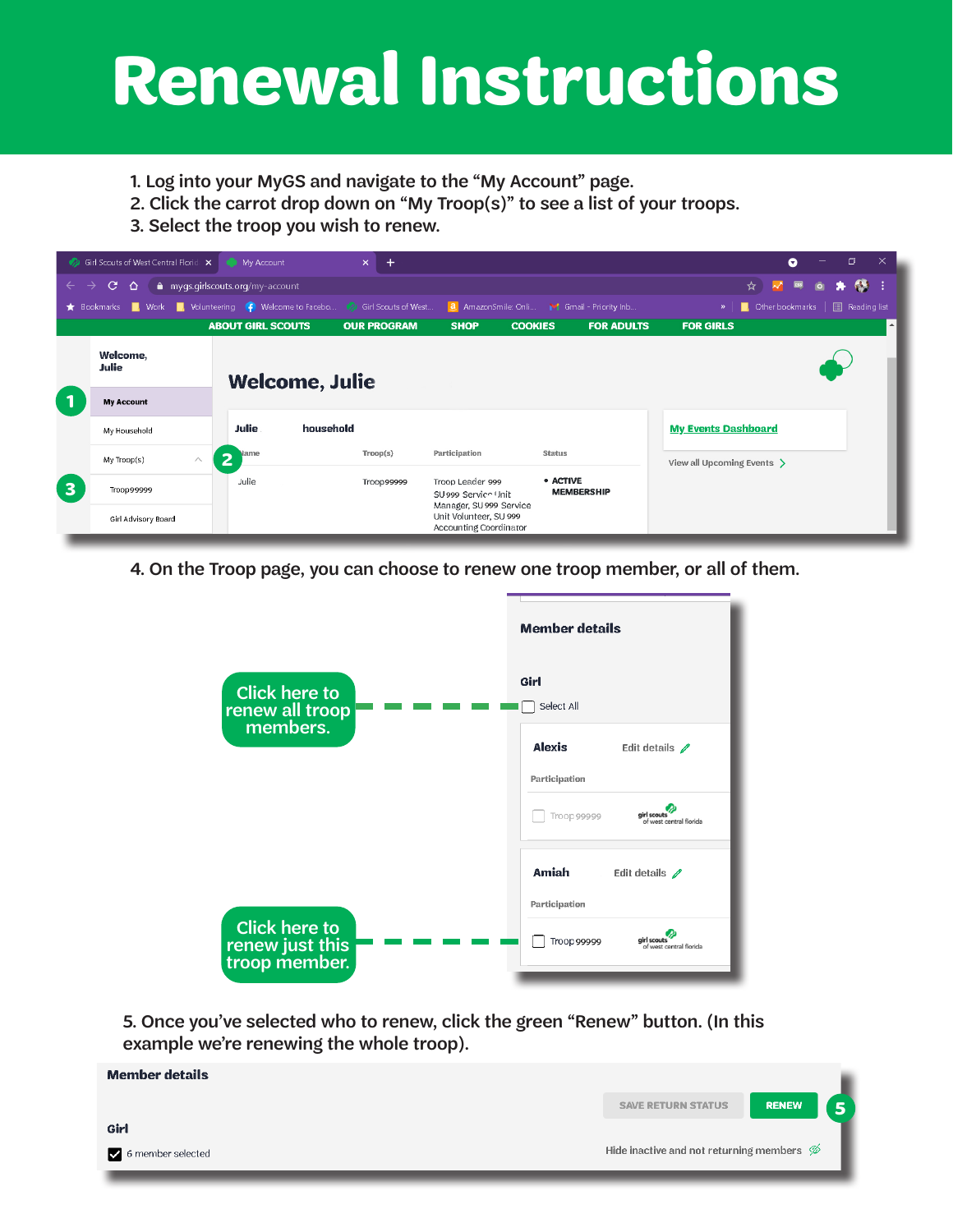6. The system will then ask you to confirm each member's details. In this step, make sure that the caregiver relationship for each girl is filled and correct (parent, guardian, grandparent, etc.). You can also choose to pay for this member's registration with a credit card, financial aid, or Program Credits (Council Dough/Credits).



7. Lastly, review your cart, agree to the Girl Scout Promise and Law, and verify that the total amount at the bottom of the page is correct.

| $\zeta$ Back            | $\bullet$           |                    |             |                                           |                           |  |
|-------------------------|---------------------|--------------------|-------------|-------------------------------------------|---------------------------|--|
|                         | Search              | <b>Add details</b> | Review cart | Make payment                              | Finish                    |  |
|                         | $\overline{7}$      |                    |             | <b>Girl Scout Promise and Law</b>         |                           |  |
| <b>Review your cart</b> |                     |                    |             | <b>Girl Scout Promise</b>                 |                           |  |
| Council                 | Participation       | Details            | Price       | On my honor, I will try:                  |                           |  |
|                         |                     |                    |             | To serve God <sup>*</sup> and my country, |                           |  |
|                         |                     |                    |             |                                           |                           |  |
|                         |                     |                    |             |                                           |                           |  |
|                         | Donation amount     |                    |             |                                           | \$0.00                    |  |
|                         | Outstanding balance |                    |             |                                           | \$0.00                    |  |
|                         |                     |                    |             |                                           |                           |  |
|                         | <b>Total amount</b> |                    |             |                                           | \$125.00                  |  |
|                         |                     |                    |             |                                           |                           |  |
|                         |                     |                    |             |                                           |                           |  |
|                         |                     |                    |             |                                           |                           |  |
|                         |                     |                    |             |                                           |                           |  |
|                         |                     |                    |             |                                           | Verify that<br>this total |  |
|                         |                     |                    |             |                                           |                           |  |
|                         |                     |                    |             |                                           | is correct.               |  |